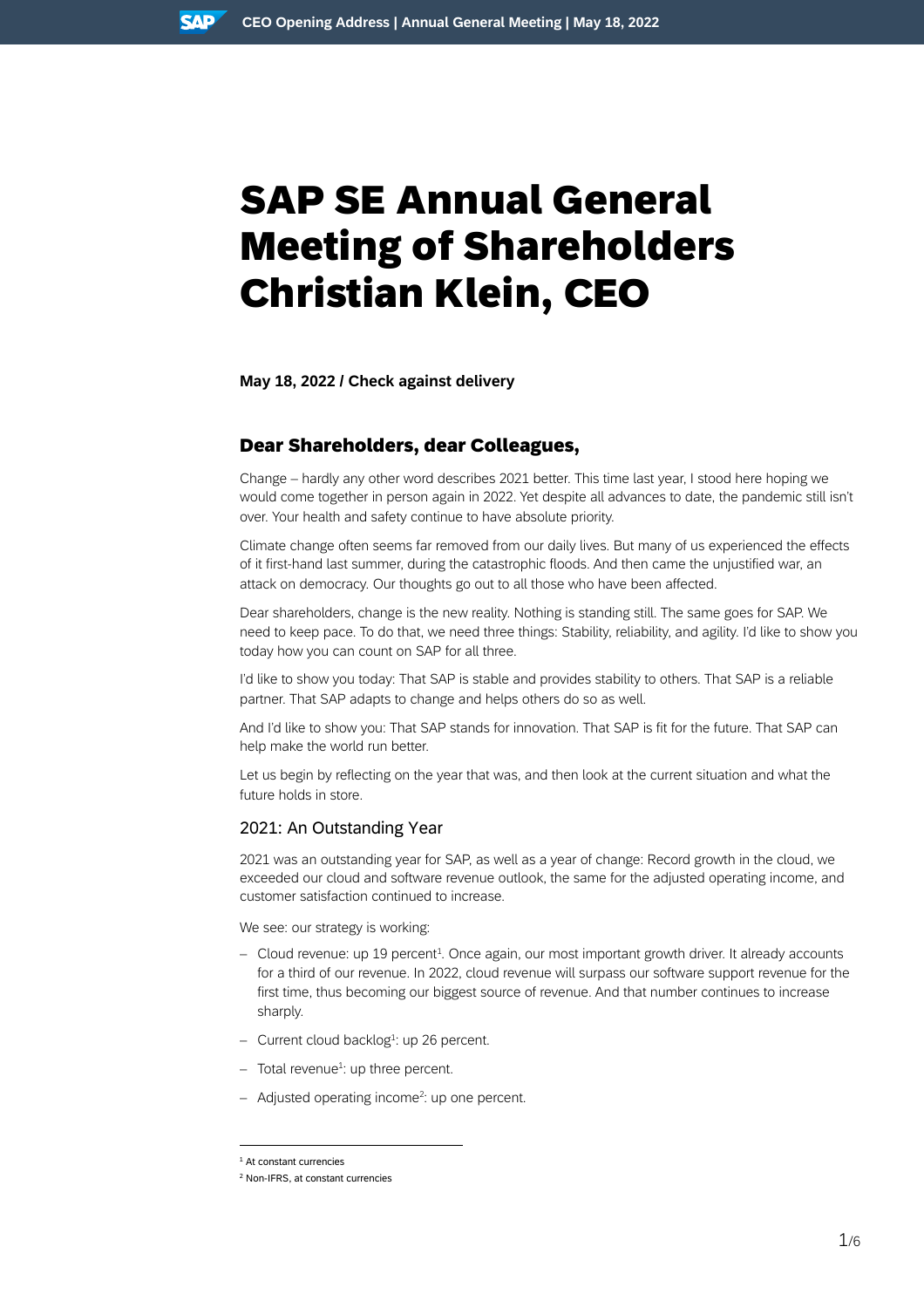- Operating cash flow an indicator of whether a company can finance important investments from internal resources: 6.22 billion euros.
- Free cash flow: 5.05 billion euros.
- SAP stock: up 16.5 percent in 2021 slightly ahead of the DAX.
- Market capitalization: 153.4 billion euros<sup>3</sup>. With that, we ended the year as the second most valuable company in the DAX40. And we still are today

These are excellent figures for a year of change. Even if we're not yet quite where we want to be. Especially when I look at our share price.

I'd like to thank our 110,000 colleagues worldwide once again for our excellent results in 2021. They are what bring us forward and make our success possible.

Our success is both a team effort and a team result. And the fact that we can say today that our strategic transformation is working, and that we are on the right path, this certainly would not have been possible without Luka Mucic. Luka, for the past 26 years you have been one of the driving forces behind this company. I want to thank you for your dedication and invaluable contribution! I am extremely delighted that we can continue this close cooperation until your departure next year.

Dear shareholders, as always, you too should benefit from our successful year. We propose a dividend today of €2.45 per share. That's an increase of around 32 percent. And it includes a special dividend of 50 cents per share to celebrate our 50th anniversary.

At the end of April, we completed the share buyback program we had announced in January. The repurchased shares are mainly being used for the share-based compensation of our employees. This helps ensure their interests are closely aligned with those of our shareholders.

2021 was yet another extraordinary year. The past months have been a time of adversity for all of us. Pandemic. Climate crisis. War in Ukraine. We are helping our customers through these difficult times and are still in the midst of a transformation ourselves. That we nevertheless achieved such outstanding results makes me incredibly proud.

And it shows that we are well on our way to achieving our 2025 ambition.

2021 was just the beginning. We want to continue to grow. And we will continue to grow. We have everything we need to do it: The right strategy, focus on innovation, the broadest product portfolio, a strong customer base, reliable partners, and colleagues who give their best every day.

## Outlook and Strategy

Dear shareholders, 2022 is a special year for SAP. We are celebrating our 50th anniversary – a milestone in German technology and innovation. It is also a decisive year for our own transformation. A year in which we want to migrate our core business even more swiftly to the cloud. A year in which we want to concentrate even more strongly on cloud success. Our shift to the cloud is for the long term.

But 2022 is not just another year of transition. It marks a turning point as well. We have revamped our business model. Away from upfront, one-time payments toward recurring revenues. This approach will initially dampen total revenue. At the same time, we are investing. Which will result in a stagnating to slightly declining operating profit. This is something we have always said. But after this, we will have a tailwind.

The first quarter of 2022 is the best proof of this. We boosted our growth even further. Our numbers show that our strategy is working, show how relevant our solutions are and how much potential our portfolio has. Because we're not just number one in ERP – in other words, the software customers need to steer their processes, from procurement and logistics to accounting. We are also the leading

<sup>3</sup> As of December 31, 2021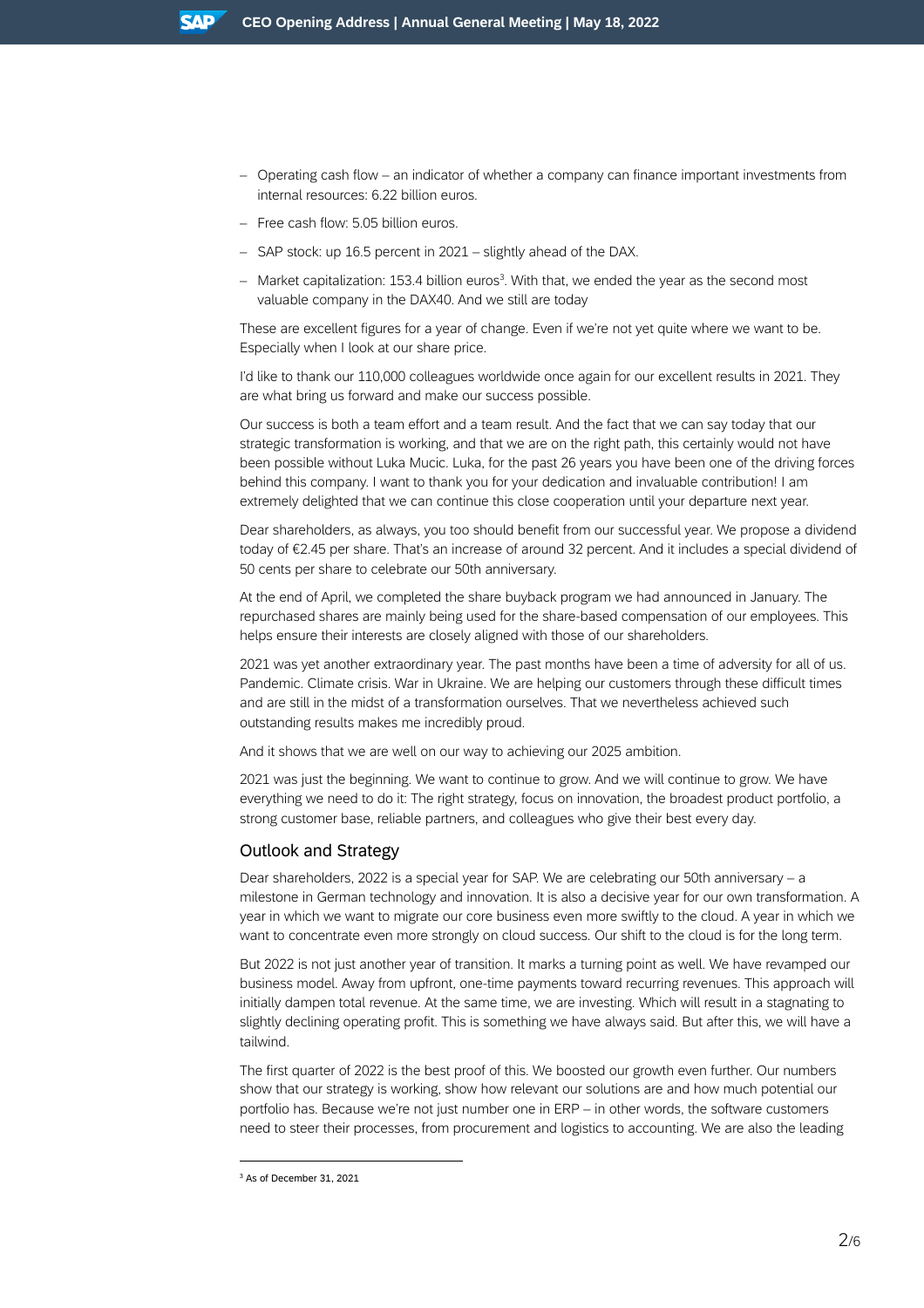provider of software for supply chains, procurement, travel expense management, and corporate planning.

We are helping our customers reinvent themselves and to be successful in an ever-changing world while are driving our own transformation forward.

Despite the effects of the war in Ukraine, in April, we confirmed our outlook for 2022 for revenue, profit, and cash flow. We expect double-digit growth as early as 2023 – first in adjusted operating income, then in total revenue. This strong growth will continue through 2025 and beyond. We are convinced of that.

We are where we need to be to get the job done, which is why we have also reiterated our 2025 forecast.

Dear shareholders, for more than 50 years now, SAP has been revolutionizing the way enterprises operate. We want to continue building on this heritage, because we want to deliver on our promises: To equip our customers for the challenges of today and tomorrow; to continue growing – for you, for our customers, and for SAP; and to set ourselves apart from the competition with innovation.

This is why our strategy focuses on three key objectives.

## Intelligent and Sustainable Enterprises

First: we help our customers transform to become sustainable, intelligent businesses. Let's see what this means in practice: [VIDEO]

The State Office for Roads, Bridges and Waterways (LSBG) in Hamburg: Intelligent and sustainable, powered by SAP.

Dear shareholders, I said it earlier: change is the new reality. That applies to all of us, including enterprises.

But what to do when the world is in constant flux? The answer is as simple as it is complex: Keep evolving with the times. RISE with SAP helps our customers do just that. RISE with SAP makes complex things simple. Customers can introduce and implement our products faster and easier, move to the cloud, and adapt their business processes to the digital world at the same time. For example, through analyses that can help them streamline their sales or procurement practices, to better understand their processes – and improve them.

Take Randstad, for example. The staffing company is redesigning its entire process landscape and has chosen RISE with SAP to do so. The goal? To push its digital transformation forward. To lead the way in the HR services industry. To automate even more processes, such as order acceptance and accounting. So that its employees have more time for the things that make Randstad so special: taking care of customers' needs.

RISE with SAP is a holistic package. Containing everything customers need to reinvent themselves.: innovative software, technical aids, a single contract. No matter where our customers are on their digital journey: We are on hand to provide the right solutions. The ability to constantly adapt to new contexts – RISE with SAP makes it possible. Comprehensive. Agile. Simple. And yet as individual as the companies that use it. A single package, from a single source. Only SAP can offer that.

The huge resonance shows: RISE with SAP is exactly what our customers need. It is reflected in our customer satisfaction score as well, which has increased for the second year in a row now.

At the same time, RISE is THE growth driver at SAP. Not only is RISE boosting sales of our ERP SAP S/4HANA Cloud – it is helping us sell additional innovations at the same time. Every contract we close by way of RISE increases our per-customer revenue by a factor of 2.5.

At the heart of this: SAP Business Technology Platform. Customers can use this platform to integrate and extend their various programs, easily and safely, thanks to a standard data model and security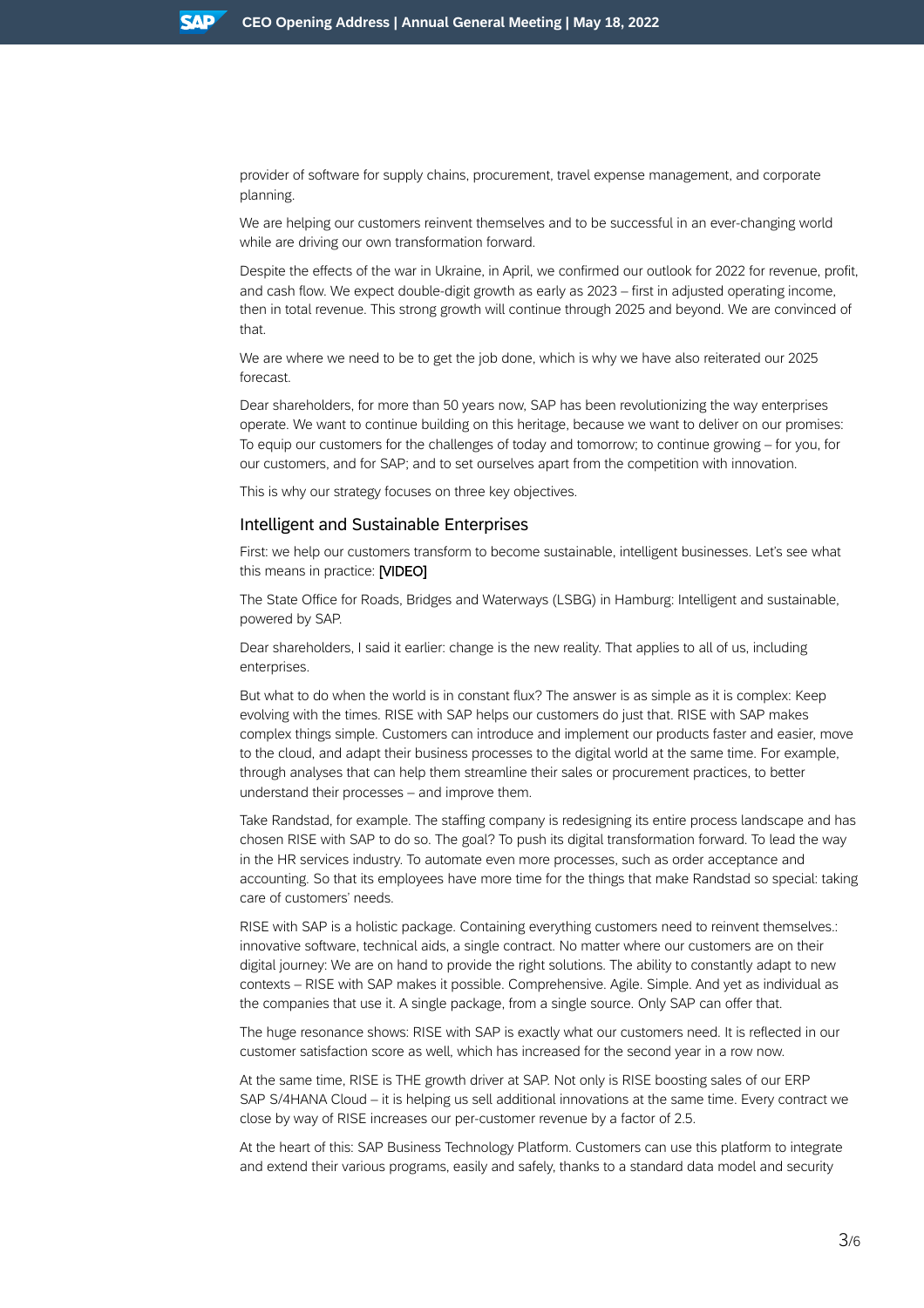concept. And this further highlights the strengths of our cloud solutions. Customers introducing SAP S/4HANA Cloud for example can, at the same time, improve their customer relationships, HR situation, or procurement practices.

So we can clearly see: RISE with SAP is having a positive impact on our entire portfolio.

## Business Network

Let's now turn to the second objective of our strategy.

You've probably all stood in front of empty shelves at the supermarket at some point in the last two years, or you've ordered a new car, or a new computer. Only to be told by the dealer there would be a long delivery date. The reason? Disrupted supply chains.

We believe that companies are only as resilient as the partners they work with and that is why we bring them together in the world's largest business network in the cloud – a social network for enterprises.

Millions of companies in over 190 countries are already participating. Every trading partner can collaborate with others across all supply chains and react to disruptions in real time.

Sticking with our supermarket example: If demand goes up or supply goes down, the supplier can adjust their procurement quantities instantly, on the fly, see what's in stock, or what they can deliver on time.

Here's a different example: Our business network is currently benefiting the people in Ukraine as well. Humanitarian organizations, for example, have access to millions of companies. For free. They can specify what they need most urgently and find the suppliers who can deliver those goods. More than 3,500 suppliers have already offered to help procure more than 125 million U.S. dollars' worth of relief items, including 300,000 first-aid kits.

But how does this work in practice? Let's have a look. **[VIDEO]** 

#### **Sustainability**

Now, for the third part of our strategy: We are committed to a sustainable world together with our customers and partners, because climate change is upon us. We need to act. Now.

And we all have to do our part. SAP wants to lead by example and become carbon-neutral in our own operations by the end of 2023, two years earlier than previously planned. Starting 2025, SAP will add only zero-emission vehicles to its car fleet. Our aim is to achieve net-zero along our entire value chain by 2030. And to that end, we are working with carbon-neutral suppliers using best-in-class data centers with sustainable programming and investing in nature-based removal projects aimed at neutralizing residual carbon emissions.

But our influence is much greater. Our solutions help keep the world's most mission-critical and energy-intense processes up and running. Our customers accounted for 87 percent of total global commerce. For the past 50 years, SAP has been helping customers manage their top and bottom lines. And now we're doing the same for their green line.

Just recently, I spoke with one of the world's largest car manufacturers and learned that they don't know the carbon footprint of their products. Because they lack transparency along their supply chain.

In fact, more than 80 percent of the carbon footprint in the production of a vehicle is not created by the manufacturer itself, but rather through the activities of other partners in the supply chain. So you see: having ambitious goals is not enough, you also need to know how to achieve them.

This is where SAP comes in. We enable our customers to embed sustainability seamlessly in their business operations. We have made this new dimension of sustainability the standard in our offerings. We depict the entire carbon footprint of a product. End-to-end. Transparent. Comparable. Only SAP can offer that.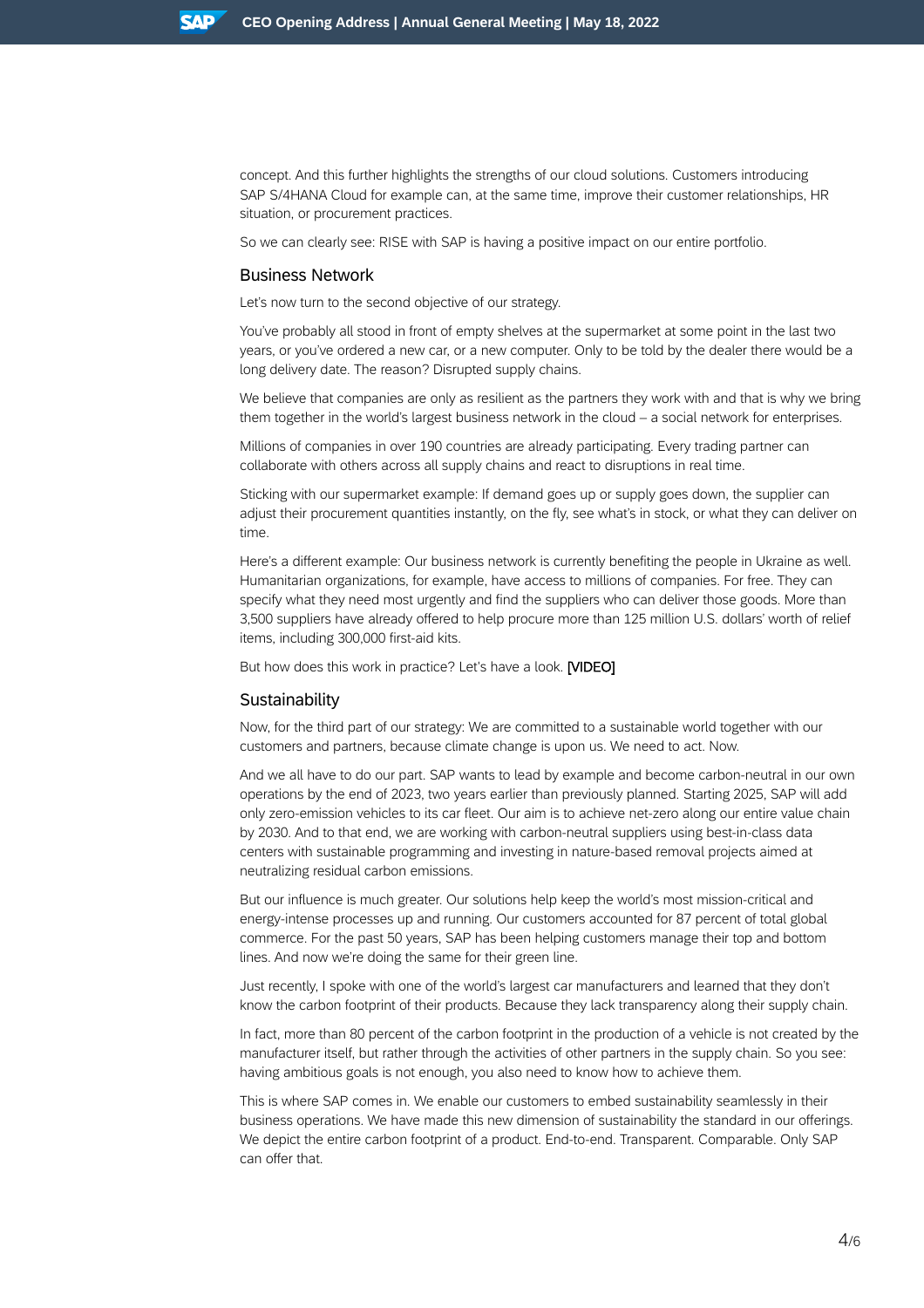But remember: Sustainability is more than just climate protection. That's why our solutions also help promote diversity, safeguard human rights, and foster more humane working conditions. Because today's companies are concerned about more than just maximizing profit. Successful companies create value for everyone: Shareholders, customers, employees, society, and the environment

### Our Impact

This is what we do. We help people from underserved groups acquire digital skills. We develop educational concepts for young people together with UNICEF. We have joined Generation Unlimited as a founding member to provide over 500 million young people with access to training. We support nonprofits and social enterprises. We form partnerships. We develop joint solutions for our most pressing challenges.

And here, too, we see: Our people make us what we are. They don't hesitate to help with ideas, with active engagement. We bring to the table what we do best: technology.

We contributed to the fight against COVID-19 by helping 17 of the 20 largest vaccine producers. In addition, our Corona-Warn-App has warned over 116 million users, playing a decisive role in breaking infection chains.

The app is now available in the Ukrainian app store as well. Enabling refugees to prove their vaccination status and enter Germany more easily.

Dear shareholders, we are just as shaken by this war in Ukraine as you are. We took early action in response, by shutting down all new and cloud business in Russia and Belarus. Existing cloud contracts with Russian customers will not be extended when they expire.

Most of our customers there have purchased our software as licenses which they run themselves. We cannot turn these off at the push of a button. It is a similar situation to a car. People in Moscow still drive German cars even though the manufacturers have stopped sales there. However, we have decided to withdraw completely and in an orderly fashion from Russia. And are currently working out the various options.

But there's much more at stake here than just business.

Both financially and logistically, we have supported employees who were willing and able to flee Ukraine. We have already donated over 4 million euros in humanitarian aid to date. We have offered to turn our office space into warehouses and refugee shelters.

Our colleagues are rolling up their sleeves to help where needed. Driving to the borders, transporting food and relief items to the crisis region, taking refugees to safety, and connecting volunteers, organizing airlifts, offering free daycare for the children. Their willingness to help knows no bounds.

And I am deeply impressed by the commitment our fellow colleagues have shown.

Yet here too, we knew our technology can help: To register refugees, coordinate volunteers and their tasks, provide support. We are currently working with the Ukrainian government to get relief items delivered faster. We've just seen how our business network is helping on the ground. But we also want to help Ukrainian refugees by matching them with job vacancies across our network of global offices and ensuring they get onboarded as quickly and smoothly as possible.

#### In closing

Dear shareholders, change – it's the word I began my speech with and it's the word I want to end it with. Yes, the world is changing, faster and faster. Never have our challenges been this many, or so great. But I am convinced: Our opportunities have never been greater, either.

In the past few years, we've seen what's possible when we work together, when we help where it is needed most, serve those in distress, tackle challenges together. Because together, we achieve more than going it alone.